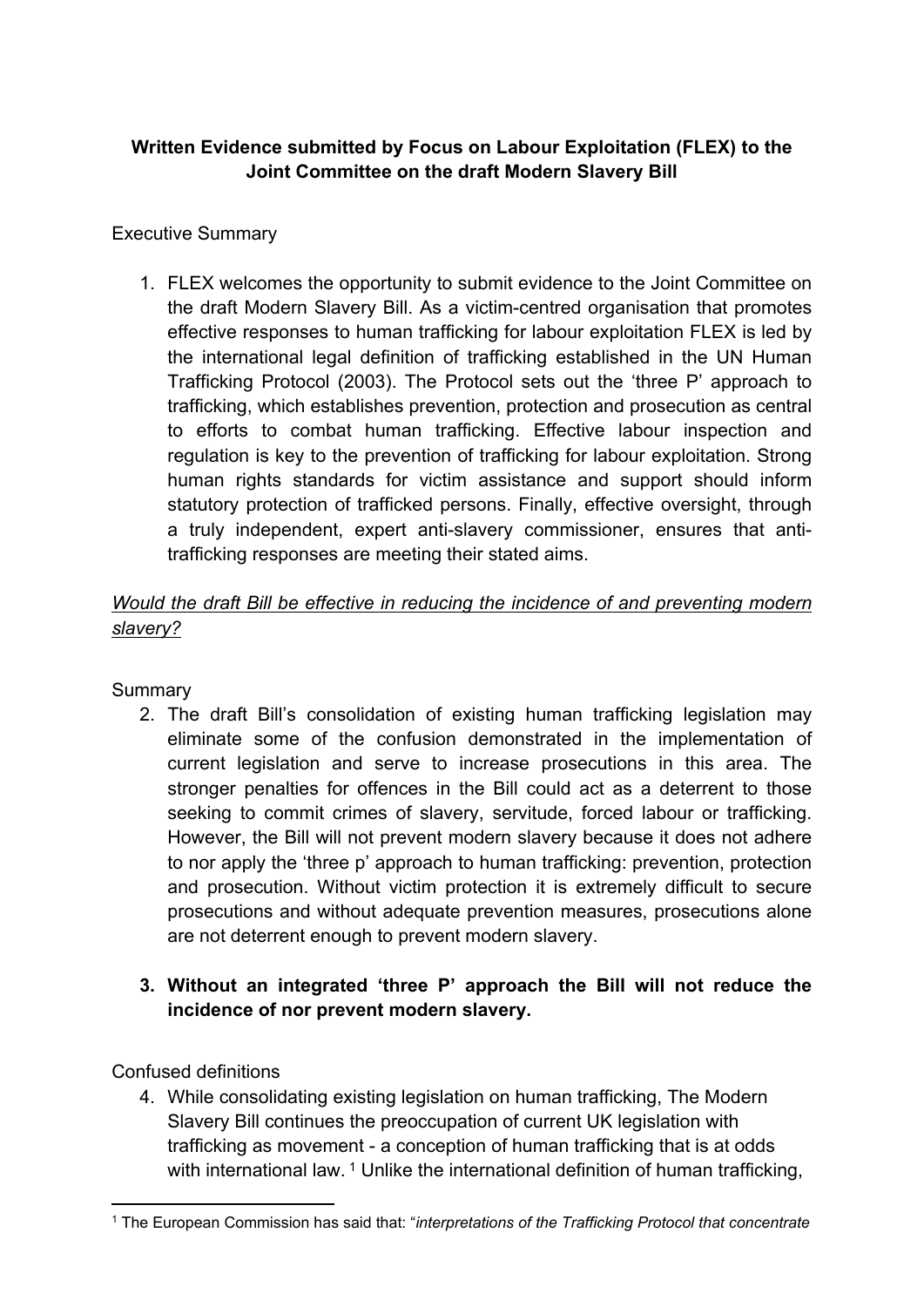the Modern Slavery Bill does not criminalise the 'harbouring', 'reception', 'exchange or transfer of control' of victims, or even the 'recruitment' of victims, where these acts do not involve the arrangement or facilitation of travel. This will be a problem in cases involving large criminal networks where different people carry out different roles in the trafficking process. It is also problematic in cases where victims arrange their own travel into and around the UK, and to the site of exploitation, as often occurs when victims are deceived as to the conditions of work.

5. Section 1 of the Modern Slavery Bill replicates section 71 of the Coroners and Justice Act 2009 and provides for an offence of holding another person in slavery or servitude, or requiring a person to perform forced or compulsory labour. This section does not require the arrangement or facilitation of travel, and so will apply in cases where the perpetrator either has not been or cannot be proved to be involved in moving the victim. However the forms of exploitation covered by Section 1 (slavery, servitude and forced labour) are much narrower than those covered by the human trafficking offence in Section 2, which includes sexual exploitation and the removal of organs. Further, there were no convictions under Section 71 of the Coroners and Justice Act from 2009 – 2011, and only two convictions in 2012, following 35 prosecutions,<sup>2</sup> suggesting that 'slavery, servitude and forced labour' may be a more difficult offence to prove.

### Forced labour and consent

6. FLEX understands that the Committee is concerned with the issue of consent, and the 'tipping point' between infringement of workers rights and forced labour. While workers may consent to enter a situation of employment, and may continue to work in that employment situation, international law is clear that the use of threats, force, deception, violence or coercion nullifies such consent.<sup>3</sup> Under the Forced Labour Convention, if work is performed because the worker otherwise faces violence, threats, or the non-payment of owed wages, and the worker is unable to leave the employment situation, then this is a situation of forced labour.<sup>4</sup> The USA trafficking legislation takes an

on the process of bringing a person into exploitation, rather than the final forced exploitation that thev *face, are in their nature flawed and limited*." European Commission, *Report of the Experts Group on Trafficking in Human Beings* (December 2004), p. 46.

<sup>2</sup> Inter-Departmental Ministerial Group on Trafficking, *Second Report of the Inter-Departmental Ministerial Group on Trafficking*, (October 2013), p. 26.

<sup>3</sup> Article 2, *Forced Labour Convention*; Article 3, UN *Protocol to Prevent, Suppress and Punish Trafficking in Persons*.

<sup>4</sup> The international definition of forced labour is any work or service exacted from a person under the menace of a penalty and for which he has not offered himself voluntarily. The menace of penalty can include both direct and indirect threats and the non-payment of owed wages. The term "offered voluntarily" means the free and informed consent of the worker to enter the employment relationship and, crucially, their freedom to leave their employment at any time. See International Labour Office, *Strengthening action to end forced labour*, International Labour Conference, 103rd Session 2014, Report IV(1).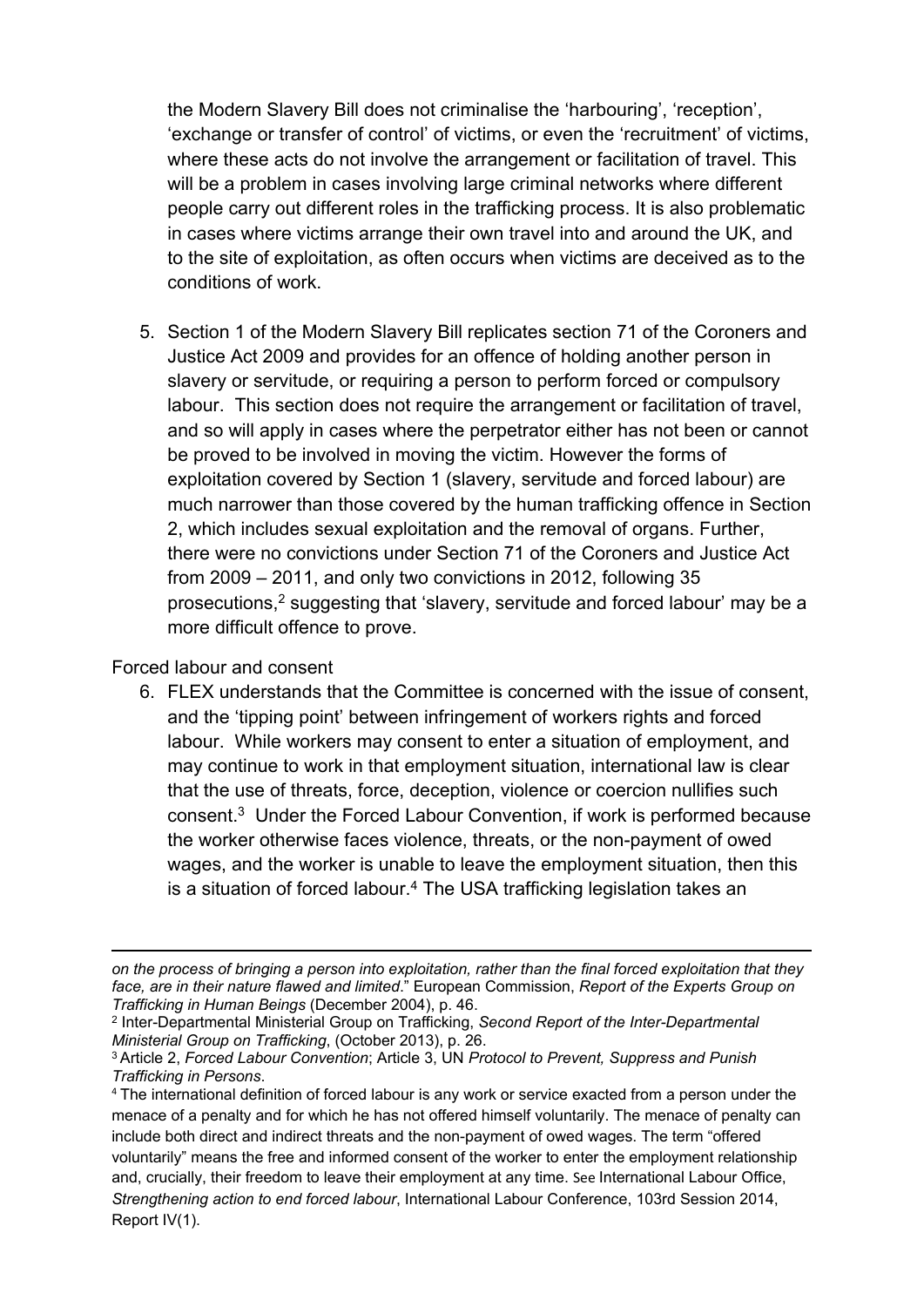elemental approach to defining forced labour, that makes clear that the use of physical or non-physical threats to compel a person to work is forced labour.<sup>5</sup>

- **7. The Modern Slavery Bill's human trafficking provisions should criminalise not only the arrangement or facilitation of travel, but also the recruitment, transportation, transfer, harbouring or receipt of victims for the purpose of all forms of exploitation.**
- *8.* **Human trafficking, forced labour, slavery and servitude provisions in the Bill should be consistent with the definitions of these terms in international law.**

#### Narrow focus on prosecution

- 9. Experts in the field of human trafficking recognise the importance of the 'three P's' laid out in the UN Human Trafficking Protocol (2003): prevention, protection and prosecution. The UN Office on Drugs and Crime (UNODC), that provides the secretariat for the Protocol, has produced numerous operational guides that centre on the importance of addressing the 'three P's' together in order to effectively combat trafficking. In addition the ILO Tripartite Meeting of Experts on Forced Labour and Trafficking for Labour Exploitation, states clearly that 'of all the measures to eliminate forced labour, prevention should be systematically considered by national authorities and social partners' highlighting 'the preventive role of labour administration and inspection'.<sup>6</sup> Many international expert bodies have underlined the key role for protection of victims in recovery, restitution, avoiding re-trafficking and to ensure prosecutions are possible. The UN General Assembly, for example, has stated that 'the protection of the victims and cooperation for the prosecution of traffickers are two intrinsically linked elements of an antitrafficking policy'<sup>7</sup> .
- **10.Without giving prevention and protection at least equivalent weight to prosecution then this Draft Modern Slavery Bill will make little progress in bringing an end to Modern Slavery**

<sup>5</sup> *William Wilberforce Trafficking Victims Protection Reauthorization Act* of 2008 (US): "Whoever knowingly provides or obtains the labor or services of a person by any one of, or by any combination of, the following means— ''(1) by means of force, threats of force, physical restraint, or threats of physical restraint to that person or another person; ''(2) by means of serious harm or threats of serious harm to that person or another person; ''(3) by means of the abuse or threatened abuse of law or legal process; or ''(4) by means of any scheme, plan, or pattern intended to cause the person to believe that, if that person did not perform such labor or services, that person or another person would suffer serious harm or physical restrain*t*". Serious harm is defined to include psychological, financial, or reputational harm.

<sup>6</sup> Final report: Tripartite Meeting of Experts on Forced Labour and Trafficking for Labour Exploitation, Geneva, 11–15 February 2013, p.40. Available at http://www.ilo.org/wcmsp5/groups/public/-- ed\_norm/---normes/documents/meetingdocument/wcms\_207312.pdf

<sup>7</sup> UN, 2008, General Assembly Thematic Debate on Human Trafficking, p. 5. Available at http://www.un.org/ga/president/62/letters/htraffickingsummary280708.pdf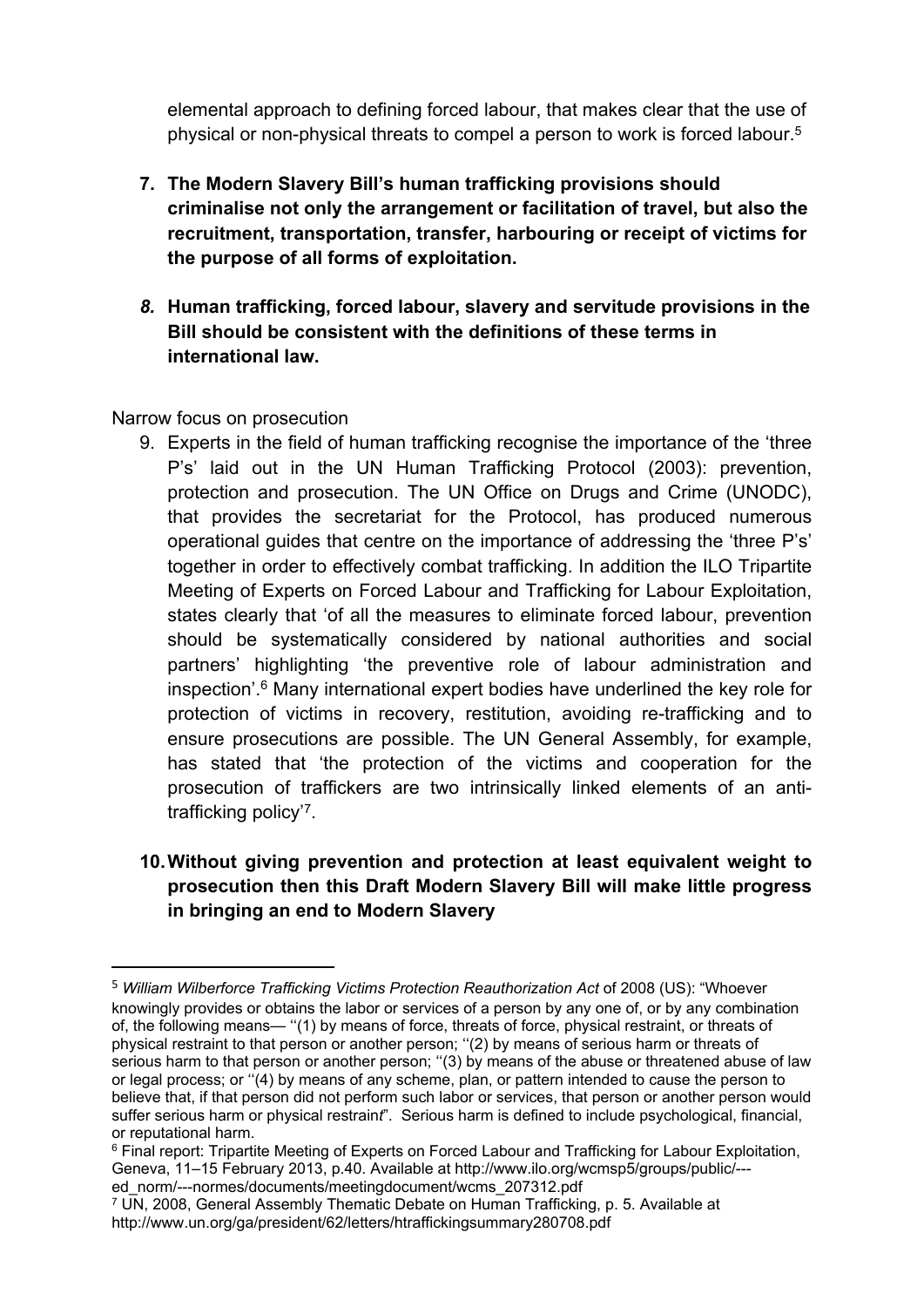Anti-slavery commissioner controlled by the Home Secretary

- 11.The EU Directive on Trafficking (2011/36/EU) Article 19 provides that 'Member States shall take the necessary measures to establish national rapporteurs or equivalent mechanisms' including functions such as 'the gathering of statistics in close cooperation with relevant civil society organisations'.<sup>8</sup> FLEX believes that any UK National Rapporteur post should take its direction from established positions elsewhere in Europe, ie the Netherlands and Finland. The Dutch National Rapporteur's (NR) role was established in 2000 and updated in 2013 legislation. The Dutch NR and has strong independent powers of inquiry, independence of operations and is resourced by five different government departments – limiting the control of any one department over the NR's activities. Both the initiation of investigations and the reporting on such investigations are independent activities conducted by the NR without intervention from the Minister. Importantly the Dutch NR has the right to information on pending investigations, which inform thematic rather than specific remarks. Annual reports are provided to the Government for their response one week in advance of publication and then placed before parliament for discussion. The Dutch NR recruitment and appointment process is led by the Head of the NR's Office and approved by the Minister for Security and Justice. Critically the legislation that established the NR provided mandatory conditions for the post-holder's expertise and experience.
- **12.The Anti-Slavery Commissioner position should follow successful examples elsewhere in Europe, specifically the post should have:**
	- **a. Expressly independent powers of inquiry, to initiate investigations and publish reports without censorship;**
	- **b. Multi-departmental resourcing, to limit the power of any one ministry over the post-holders operations;**
	- **c. The right to require information on pending cases to inform thematic inquiries, whilst adhering to** *sub-judice* **rules;**
	- **d. Reports placed before Parliament by Government for discussion;**
	- **e. An appointment procedure led by the office of the Commissioner, signed off by the Secretary of State; and**
	- **f. Clear provisions for the strong expertise and experience of the post-holder set out in law.**

Failure to provide for the protection of victims

13.The protection of victims is an integral part of the human trafficking response. Whilst the Home Secretary acknowledges the suffering of victims and the centrality of victims in crimes of human trafficking and modern slavery in her introduction to the White Paper, victims are only mentioned in the Bill in relation to data collection. Victims of human trafficking who have been through the National Referral Mechanism report feelings of dissatisfaction, distress or

<sup>8</sup> See http://eur-lex.europa.eu/LexUriServ/LexUriServ.do?uri=OJ:L:2011:101:0001:0011:EN:PDF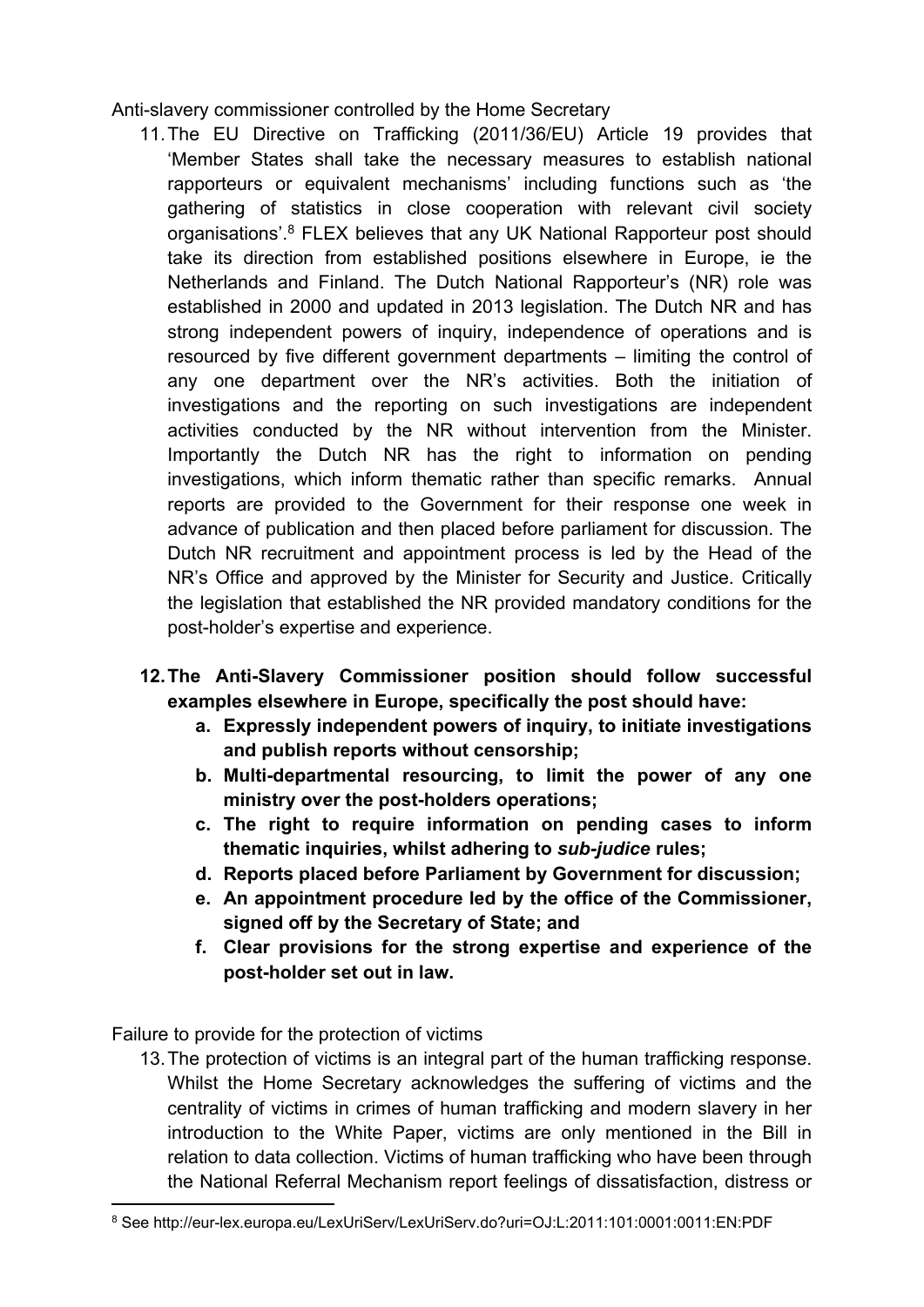disappointment at the manner in which they were treated during the identification and assistance process. Such negative impressions act as strong deterrents to victim engagement with the UK anti-trafficking framework.

# **14.Without a strong focus on protection, victim standards, support and remedies then few victims will cooperate in prosecutions, making it difficult to prosecute crimes of modern slavery**

#### *Are there other provisions which should be included in the draft Bill?*

Prevention & the Gangmasters' Licensing Authority (GLA)

15.The UK Human Trafficking Centre states that 'Prevention efforts are [..] a key component of the UKHTC's proactive strategy to reduce harm and protect victims of human trafficking<sup>'9</sup> However prevention is omitted from the Draft Modern Slavery Bill. The International Labour Organisation notes that 'labour inspectors in particular are well placed to provide early warnings before instances of forced labour and trafficking become entrenched practices of abuse'.<sup>10</sup> Labour inspectors can monitor, access and engage with workplaces on labour standards and labour rights in a way that law enforcement and immigration officials cannot. The success of the Gangmasters' Licensing Authority (GLA) in preventing and identifying trafficking for labour exploitation in the UK demonstrates the effectiveness of pro-active labour inspections as a core prevention measure.

### Reduced funding

16.For the first time since its establishment the GLA had its funding reduced in the 2010 Spending Review from '£4.7m in 2010-11[…] to £3.9m in 2014-15'<sup>11</sup> . In its Strategy for 2013-2016 the GLA noted that 'for 2014-15 the situation is more challenging with an estimated £100,000 budget gap and further reductions in staffing being required<sup>'12</sup>. The GLA's annual reports in the same period show a progressive reduction in operations identifying 'serious noncompliance' and financial assets for recovery. Unless the GLA is adequately resourced then it will its scope, operations & success rates will reduce annually rendering it less effective in preventing and combating modern slavery.

<sup>9</sup> See http://www.nationalcrimeagency.gov.uk/about-us/what-we-do/specialist-capabilities/uk-humantrafficking-centre/prevention-protecting-victims-and-prosecution

<sup>10</sup> ILO, 2010, Labour Inspection in Europe: undeclared work, migration, trafficking. p.31. Available at http://www.ilo.org/labadmin/info/pubs/WCMS\_120319/lang--en/index.htm

<sup>11</sup> GLA, 2013, *Strategy for Protecting Vulnerable and Exploited Workers 2013-2016.* P.5. Available at http://gla.defra.gov.uk/PageFiles/1491/Gangmasters%20Licensing%20Authority%20Strategic%20Pla n%20F.pdf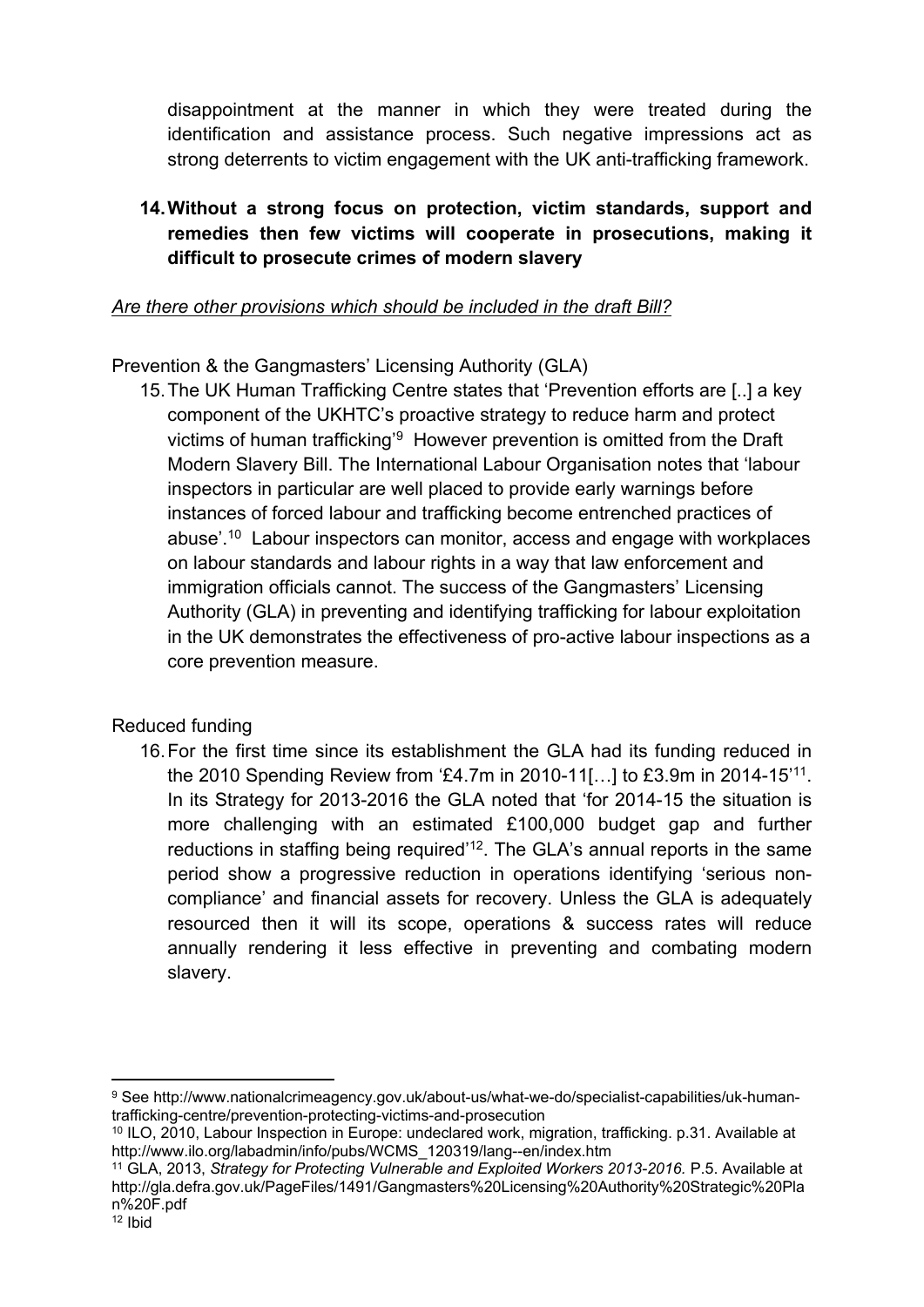#### Limited sectors

- 17.Sectors such as construction, cleaning, care and hospitality are rendered 'high-risk' because of a high presence of key risk elements including:
	- Subcontracting / agency labour
	- migrant labour
	- isolated working conditions
	- accommodation on site
	- flexible or insecure arrangements
	- seasonal work
	- low wages
	- limited power because of ease of replacement
	- lack of unionisation
	- formal and informal economies.

The importance of extending GLA operations in to high-risk sectors beyond food and food-processing has been recognised by many civil society organisations and parliamentarians for some time.<sup>13</sup> The Council of Europe Group of Experts on Action against Trafficking in Human Beings (GRETA) supported this position in its 2012 report on the UK which advised that the GLA's 'scope of competence could be further extended to other sectors such as hospitality (including catering companies and hotels) and construction.'<sup>14</sup> An expanded GLA should be re-situated as a Non-Departmental Public Body under the Department for Work and Pensions (DWP) where it would be best placed to exercise its primary role to protect vulnerable workers by upholding labour rights and UK employment law. It would also enable the GLA to coordinate with the Health and Safety Executive (HSE).

Core licence monitoring function

18.The Gangmasters Licensing Authority's (GLA) main aim is to 'protect vulnerable and exploited workers'.<sup>15</sup> Accordingly, the GLA is able to observe the application of labour rights in practice, by monitoring adherence to its key licensing conditions. Its eight licence standards set the GLA apart from the HSE or National Minimum Wage Inspectorate with respect to the scope of its investigations: Standard two addresses payment of wages; Standard three the prevention of forced labour; Standard five working hours; and Standard seven recruitment arrangements, including fee charges. The GLA's role as an inspectorate and regulator has traditionally been supported by its strong intelligence and enforcement activity. Such activity is threatened both by heavy cuts to its resources since the 2010 Spending Review and a possible

<sup>&</sup>lt;sup>13</sup> See for example, Commission on Vulnerable Employment, 2008. Hard Work Hidden Lives: Short Report. P.4. Available at: http://www.vulnerableworkers.org.uk/cove-report/short-report/ <sup>14</sup> CoE, 2012, Report concerning the implementation of the Council of Europe Convention on Action against Trafficking in Human Beings by the United Kingdom: First evaluation round. P.30. Available at: http://www.coe.int/t/dghl/monitoring/trafficking/docs/Reports/GRETA\_2012\_6\_FGR\_GBR\_en.pdf <sup>15</sup> See GLA Mission Statement: http://gla.defra.gov.uk/Who-We-Are/Mission-Statement/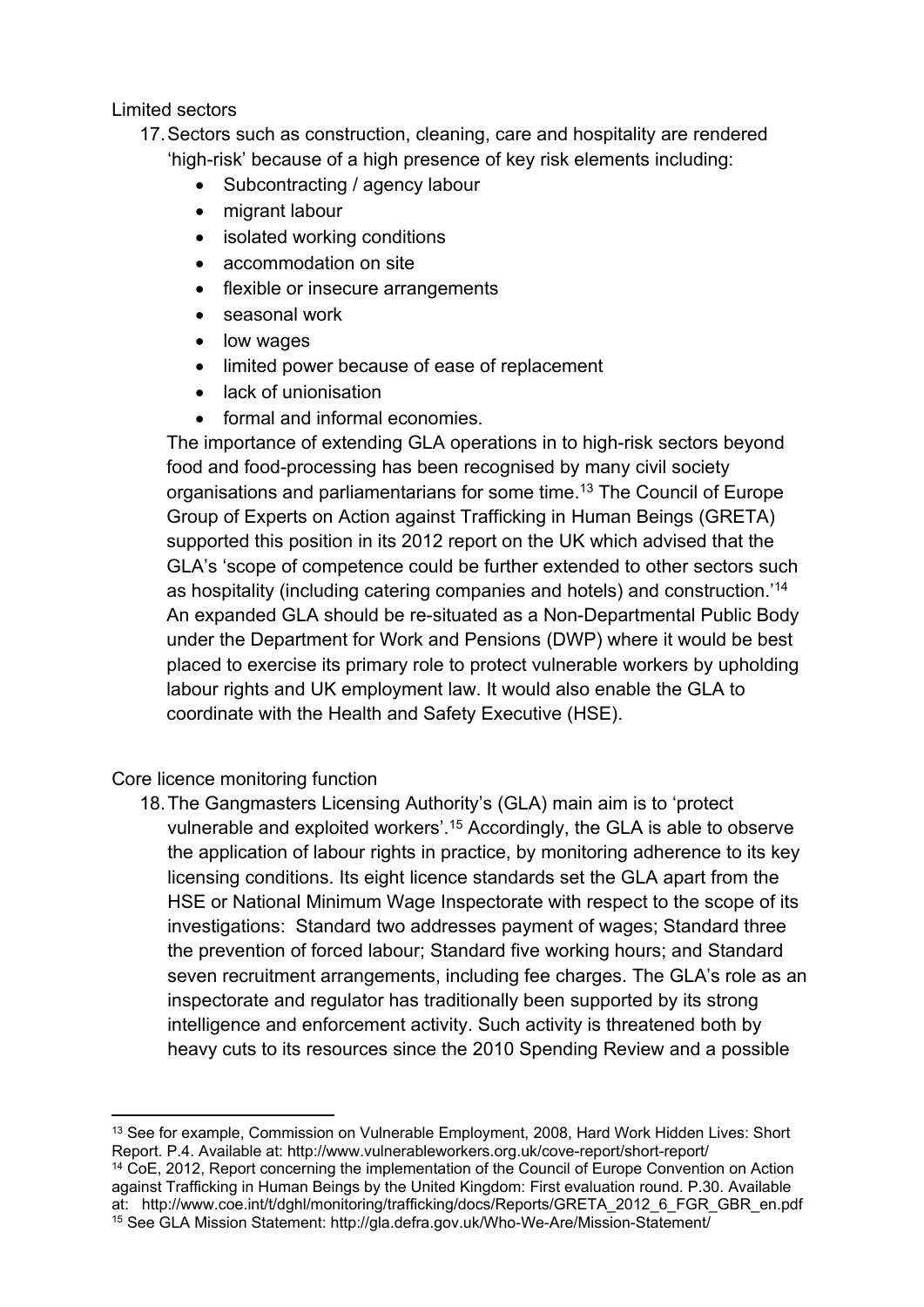diversion of its focus towards increasing criminal operations as suggested in its 2013-2016 Strategy for Protecting Vulnerable and Exploited Workers<sup>16</sup>

### Compensation of workers

19.In relation to additional powers required by the GLA to effectively prevent trafficking for labour exploitation, FLEX believes that there should be a power to impose 'repayment orders'. Currently, the GLA only has the power to advise employers to repay wages in cases involving underpayment/nonpayment of workers which are then referred to other government departments to pursue - the GLA is unable to ensure that action is taken and no data is collected on the number of cases in which wages are repaid.<sup>17</sup> Furthermore, the Government states that the 'GLA secured no compensation payments' through criminal compensation orders between 2010-2013.<sup>18</sup> There is no provision within the UK Government's Human Trafficking Strategy that tasks other relevant governmental agencies with responsibility for recovery of unpaid wages.<sup>19</sup> In 2012, the Government announced that the remit of the GLA would be reviewed, including the introduction of a power to impose a 'Repayment Order'.<sup>20</sup> However, this measure has not materialised. Extension of the GLA's power to enforce reimbursement of unpaid wages and other payments due to exploited workers will greatly enhance its mission to prevent exploitation and protect vulnerable people.

# **20.The Gangmasters' Licensing Authority should be:**

- **a. Adequately resourced and staffed to be able to operate effectively;**
- **b. Extended to high-risk sectors including construction, cleaning, care and hospitality and situated within the Department for Work and Pensions;**
- **c. Protected in the fulfilment of its primary function to ensure that license conditions are met, retaining its distinct function from the National crime Agency or Home Office.**
- **d. Endowed extended powers to order repayment of wages denied to exploited workers.**

<sup>16</sup> See

http://gla.defra.gov.uk/PageFiles/1027/Gangmasters%20Licensing%20Authority%20Strategic%20Pla n%20F.pdf

<sup>17</sup> See, for example, parliamentary answer HC Deb, 17 January 2014, c729W, HC Deb, 6 January 2014, c157W

<sup>18</sup> See HC Deb, 4 February 2014, Official Record, Column 151W

<sup>19</sup> Home Office, 2011, *Human Trafficking: The Government's Strategy*. available at

[https://www.gov.uk/government/uploads/system/uploads/attachment\\_data/file/97845/human](https://www.gov.uk/government/uploads/system/uploads/attachment_data/file/97845/human-trafficking-strategy.pdf)[trafficking-strategy.pdf](https://www.gov.uk/government/uploads/system/uploads/attachment_data/file/97845/human-trafficking-strategy.pdf)

<sup>20</sup> DEFRA, 2012, *Written Ministerial Statement, Gangmasters Licensing Authority: Outcome of the Red Tape Challenge*. Available at www.parliament.uk/documents/commons-vote-office/May\_2012/24- 05-12/11-DEFRA-Outcome-of-Red-Tape-Challenge.pdf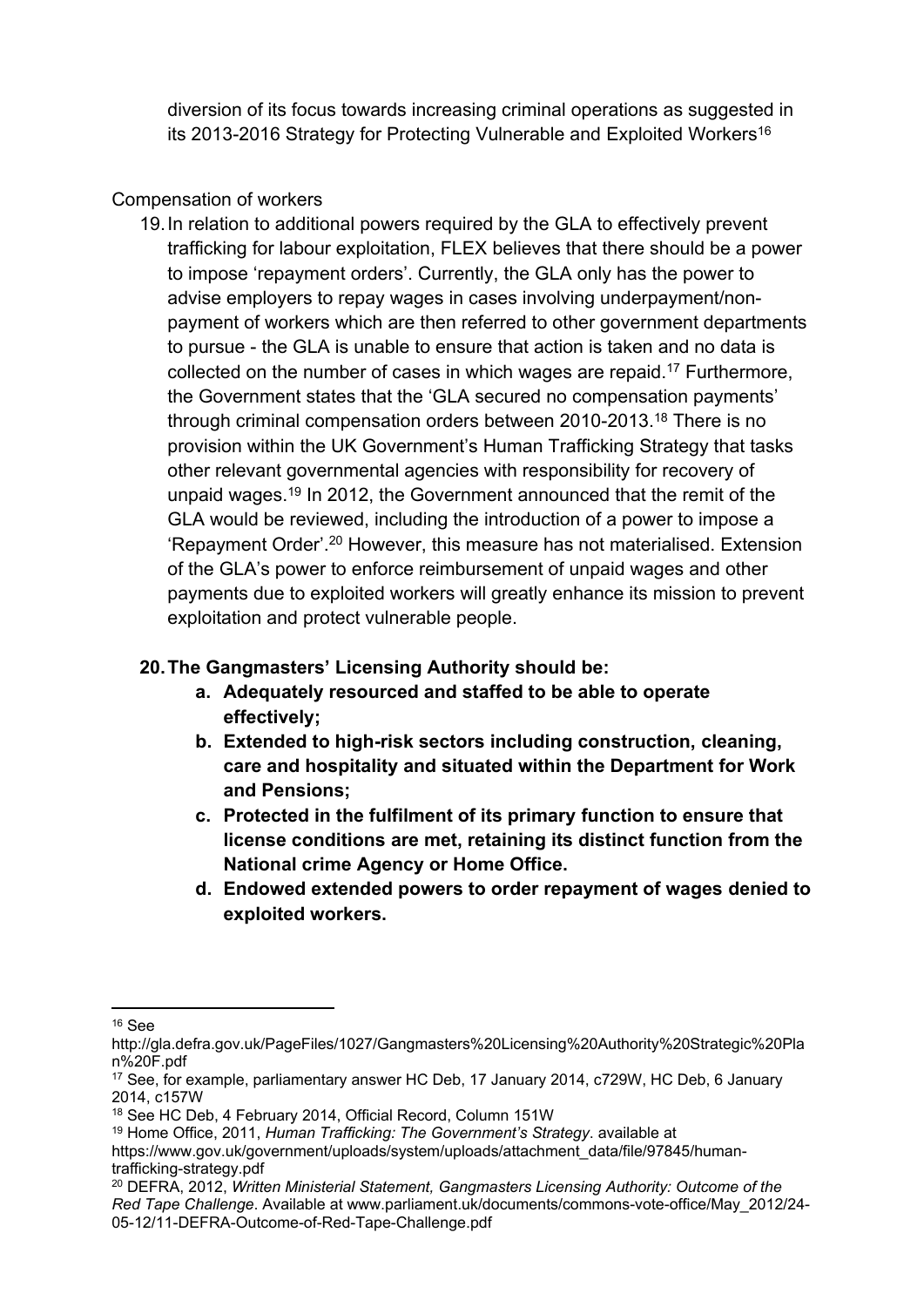# **Protection**

- 21.FLEX detailed minimum standards for protection of victims of trafficking in its Modern Slavery Bill Evidence Review submission. Without a statutory basis for the national referral mechanism (NRM) then there is no means of ensuring transparency and accountability of its operations. Recent parliamentary written answers with respect to the functions of the NRM have highlighted that its modes of operation are loosely defined, particularly with respect to key issues such as the training of those that engage in the NRM and the appointment of First Responders<sup>21</sup>. This ad-hoc structure is borne out in the experiences of victims some of whom, particularly men, find the support and assistance offered during the recovery and reflection period at best patchy and at worst seriously inadequate.
- 22.If the Government wishes to prosecute more cases of human trafficking then the NRM must be transparent, accountable and victim-centred. The draft Human Trafficking (Scotland) Bill, presents a good example of an alternative system to the NRM and a set of standards for 'survivors'. The Standards set out the forms of assistance to be provided to all victims as a minimum, including information relating to their legal rights.<sup>22</sup>
- **23.The NRM should be provided a statutory basis in the Bill and Minimum Standards for victims of trafficking should be included, that draw on 'survivors standards' outlined in the Human Trafficking (Scotland) Bill.**

# Access to Justice: Compensation

24.A victim of human trafficking can receive compensation through four possible civil or criminal legal processes. However, no data is collected by the government on the number of victims of trafficking who receive compensation through any of the possible compensation channels for victims in the UK, nor the sums awarded.<sup>23</sup> In its 2012 report on the UK, GRETA noted the limited numbers of applications for compensation orders or civil remedies sought by victims.<sup>24</sup> This report and evidence from front line responders shows that the UK is seriously failing victims in this regard. Data on compensation received by victims in the UK would enable accurate reflection on whether or not it is meeting its obligations to victims of trafficking.

<sup>21</sup> See for example: HC Deb, 23 January 2014, c282W.

<sup>22</sup> See Jenny Marra MSP, 2013, Human Trafficking (Scotland) Bill Consultation. P.33. Available at: http://www.scottish.parliament.uk/S4\_MembersBills/20130909\_Human\_Trafficking\_Consultation\_final \_version.pdf

 $\overline{23}$  See for example, parliamentary answers: a) HC Deb, 9 January 2014, c277W & b) HL Deb, 18 January 2012, c129W.

<sup>&</sup>lt;sup>24</sup> CoE, 2012, Report concerning the implementation of the Council of Europe Convention on Action against Trafficking in Human Beings by the United Kingdom: First evaluation round. P.67. Available at: http://www.coe.int/t/dghl/monitoring/trafficking/docs/Reports/GRETA\_2012\_6\_FGR\_GBR\_en.pdf